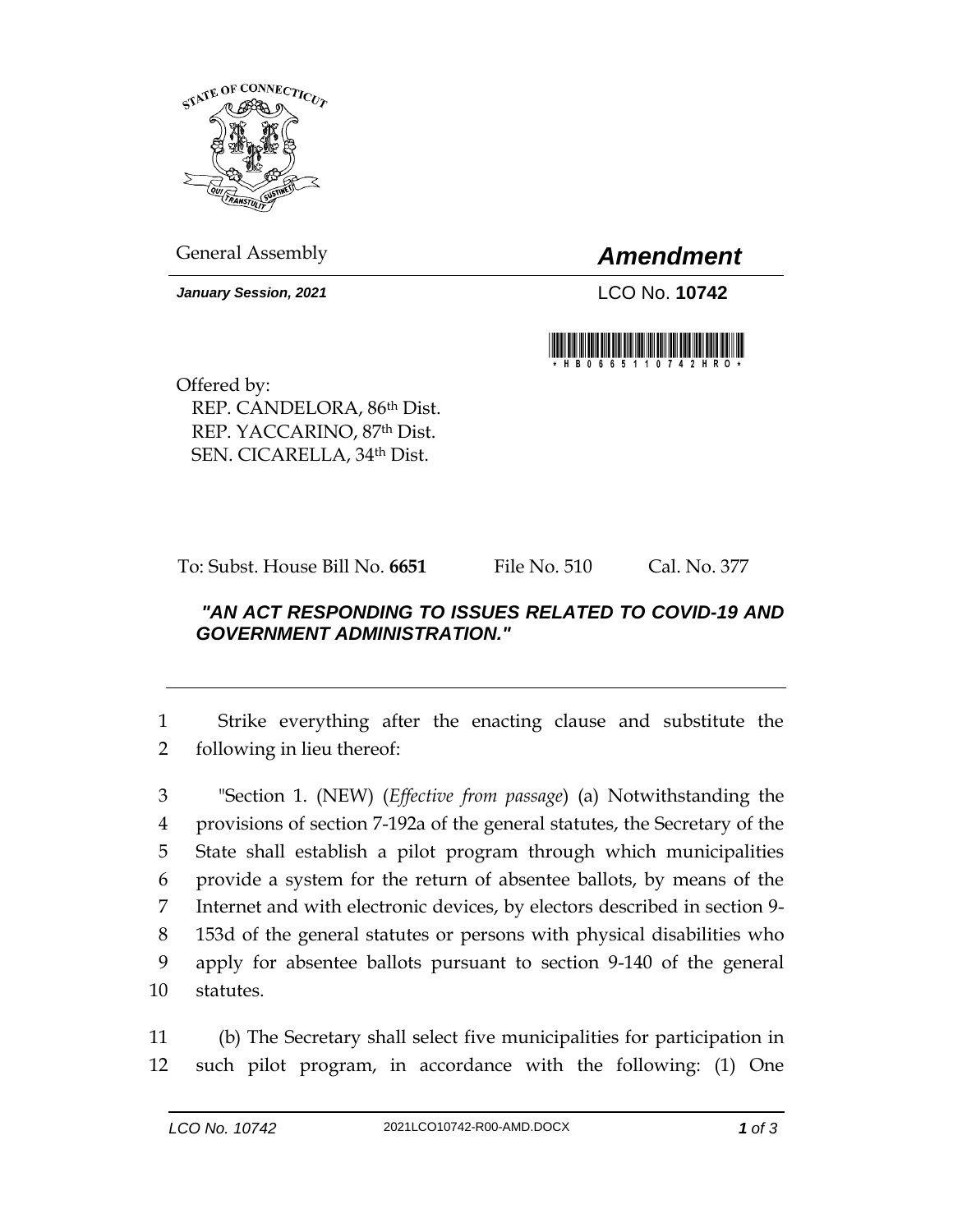municipality with a population of less than ten thousand; (2) one municipality with a population of ten thousand or greater, but less than twenty-five thousand; (3) one municipality with a population of twenty- five thousand or greater, but less than fifty thousand; (4) one municipality with a population of fifty thousand or greater, but less than one hundred thousand; and (5) one municipality with a population of one hundred thousand or greater. For the purposes of this section, "population" means the estimated number of people according to the most recent version of the State Register and Manual prepared pursuant to section 3-90 of the general statutes.

 (c) (1) Any system described in subsection (a) of this section shall, at a minimum, (A) provide security that encrypts information over a secure network; (B) provide for secure identification and authentication of information transmitted on such system; (C) provide protection against abuse, tampering, fraudulent use and illegal manipulation of such system by any individual or group; (D) ensure secure return of each ballot, including verification that each ballot cast is private and secure and has not been altered by any individual, such system or any third party between such elector's or person's electronic device and the destination at which such ballot is to be counted; (E) provide each such authorized elector or person with notice that such elector's or person's ballot has been cast and received; (F) verify that each ballot cast by each such authorized elector or person is timely received by the applicable deadline; (G) ensure that only one ballot is counted for each such authorized elector or person; (H) provide a means of re-examining any cast ballot for the purpose of any recanvass or audit; (I) provide the ability to spoil a ballot, in which case a subsequent ballot shall be issued and only the final ballot of such elector or person may be cast; and (J) provide for the automatic preparation of ballots that can be printed and inserted into any tabulator used at any election, primary or referendum.

 (2) Any elector or person using the system described in subsection (a) of this section shall certify such elector's or person's agreement to the use of such system and any terms of such use.